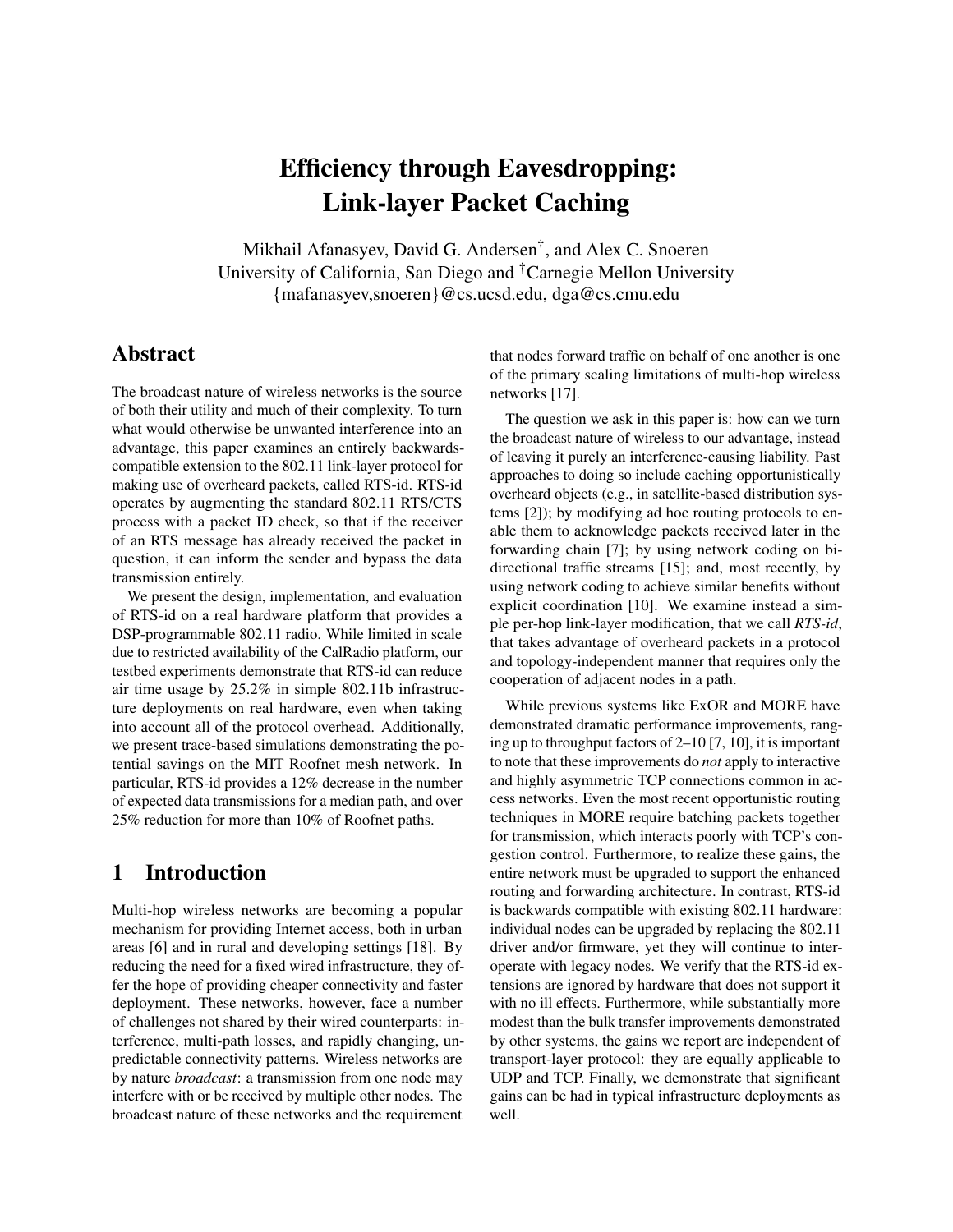The key property that we build upon is that wireless delivery is probabilistic. Two nearby nodes may hear 90% of each others' transmissions, and two nodes farther away may hear only 20%. This highly variable, unreliable packet reception is the critical challenge to the design of practical ad hoc routing protocols; to minimize metrics such as the expected transmission count [[12](#page-13-7)] or expected transmission time [[5](#page-13-8)] protocols will often select paths in which there is a non-zero chance that packets could be overheard farther along the forwarding chain.

Like previous schemes [[15](#page-13-5)], we argue that all nodes should optimistically cache recently received packets regardless of their destination. Rather than require additional coordination, however, we propose to extend the normal 802.11 RTS/CTS exchange to include a packet ID. If a receiver already has a packet cached, it can respond to an RTS directly with an ACK. Our RTS-id mechanism has the potential to elegantly optimize at least three distinct common occurrences in wireless 802.11 networks:

- "Node-to-node via access point". When two nodes on the same wireless LAN communicate, they *must* do so through the AP(s) to which they are associated, even if they can directly hear each others communication. RTS-id allows the AP to avoid relaying packets to the receiver if the receiver heard the initial transmission.
- "Hop-over" transmission. More generally, when sending packets through a series of nodes  $A \rightarrow B \rightarrow$ *C*, the probability of *C* hearing *A*'s initial broadcast is often non-zero. When *B* then attempts to relay the packet to*C*, RTS-id allows it to immediately respond "I already have this packet."
- Packet retransmissions. If a link-layer ACK is lost, RTS-id prevents spurious retransmissions by shortcircuiting the retransmission.

The key contributions of the current work are the design of RTS-id and a backwards-compatible implementation on a real 802.11 hardware platform, CalRadio. We show that RTS-id can decrease air time usage by 25.2% when two nodes communicate to each other through an access point in our testbed. Moreover, we demonstrate via simulation the potential performance improvement in a large-scale multi-hop deployment. Using publicly available data from the MIT Roofnet community network, we show that RTS-id can decrease by 12% the expected number of data packet transmissions for the median route when compared to Roofnet's existing routing protocol, and by over 40% for the most-improved routes. Even if a network does not normally use RTS/CTS, RTS-id decreases by up to 15% the air time for fully optimized Roofnet routes after accounting for the additional overhead (and without considering any potential benefits from

avoided hidden terminal collisions). Perhaps most importantly, we show that RTS-id can significantly enhance the performance of much simpler routing algorithms—so much so that they out-perform Roofnet's complex routing algorithm that requires maintaining accurate, up-to-date loss information about all node pairs.

The remainder of this paper is organized as follows. We begin in Section [2](#page-1-0) with an overview of previous schemes that leverage overhearing. Section [3](#page-2-0) presents the design of RTS-id, and we describe our prototype CalRadio implementation in Section [4.](#page-4-0) We systematically evaluate the potential performance improvement in both infrastructure networks (Section [5\)](#page-5-0) and the MIT Roofnet mesh network (Section [6\)](#page-6-0) before discussing security concerns (Section [7\)](#page-12-0) and future work in Section [8.](#page-12-1)

### <span id="page-1-0"></span>2 Related work

The work philosophically most related to ours is ExOR [[7](#page-13-4), [8](#page-13-9)] and the more recent MORE [[10](#page-13-6)]. Both protocols essentially define new, bulk-transfer transport protocols to increase efficiency. ExOR aggressively batches packet transmissions together to take advantage of overheard transmissions. It substantially increases packet throughput, but to do so it requires a redesigned ad hoc routing protocol, and its large batch sizes render ExOR functionally incompatible with traditional transport protocols like TCP and latency-sensitive applications. (The aggressive batching can increase latency by up to 3.5 seconds [[7](#page-13-4)]; its authors acknowledge that "ExOR's batches are likely to interact poorly with TCP's window mechanism" [[8](#page-13-9)].) MORE's operation is similar, but it uses random network coding to avoid the need for ExOR's scheduler. Mostly by increasing opportunities for spatial reuse, MORE achieves unicast throughput 22–45% higher than ExOR's.

In contrast, RTS-id targets the operation of legacy routing and transport protocols, sacrificing some of their impressive performance gains as the price of broader applicability. RTS-id can reduce the number of transmissions required by any existing transport protocol; no changes to applications or operating systems are required.

An alternative technique proposed to harness broadcast is network coding, e.g., COPE [[15](#page-13-5)]. Network coding does not target opportunistic overhearing; rather, it takes advantage of the fact that a sender in the middle of a threenode chain can be heard by both of the nearby nodes during a single transmission, allowing bidirectional traffic to be sent using three transmissions instead of four. Because COPE exploits a different property of broadcast, we believe that its benefits are orthogonal to—and quite possibly compatible with—those from RTS-id. We defer an analysis of this complex interaction for future work. We note, however, that many coding-based approaches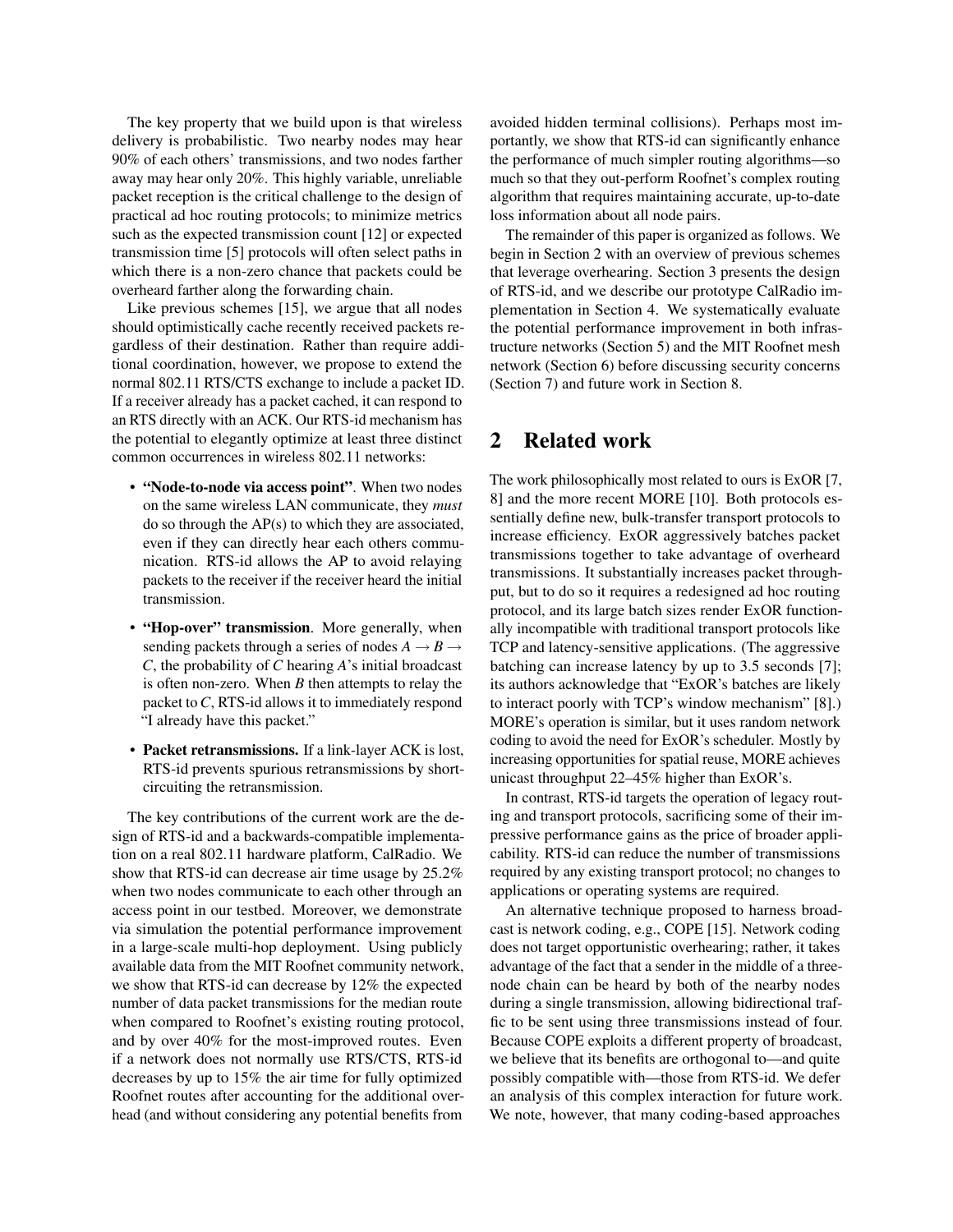| <b>System</b>    | Coding     | <b>Batch size (packets)</b> | Per-packet overhead | <b>Median improvement</b> |
|------------------|------------|-----------------------------|---------------------|---------------------------|
| ExOR $[7]$       | none       |                             | $44-114$ bytes      | 60%                       |
| <b>MORE</b> [10] | intra-flow | 32                          | $<$ 70 bytes        | 95%                       |
| COPE $[15]$      | inter-flow | variable                    | variable            | $25 - 70\%$               |
| RTS-id           | none       |                             | 4 bytes (in RTS)    | $15 - 25\%$ *             |

<span id="page-2-1"></span>Table 1: A comparison of mechanisms that leverage the broadcast nature of the wireless channel. Improvement values for ExOR and MORE are taken from the three-node topologies extracted from [\[10,](#page-13-6) Figure 6]. COPE numbers reflect TCP and UDP, but *require* bi-directional communication in this simplistic topology. More modest performance gains are possible for uni-directional flows in more complex topologies. <sup>∗</sup>Due to hardware issues, we report savings in terms of air time usage as opposed to throughput; we improve UDP throughput by 26.1% compared to a network with RTS/CTS enabled.

also provide relatively modest gains for the legacy traffic that RTS-id targets, performing optimally only with symmetric UDP traffic. Depending on the degree of asymmetry, the performance improvement may be as low as 5–15%—for UDP. The best case TCP improvement for COPE was 38%, but this is only for networks that do not require RTS/CTS (i.e., do not have any hidden terminals).

Table [1](#page-2-1) attempts to summarize the various features of each of these systems. Recognizing that comparing performance claims across implementations and testbeds is problematic, we attempt to give a flavor of the order of magnitude of performance gains offered by each system. We use Roofnet's routing protocol, Srcr, as a baseline, and include the median performance gain over Srcr reported by each system's authors in a three-hop topology. While only MORE and COPE incur coding overhead, the per-packet overhead can be substantial in many cases, rendering the techniques inappropriate for small flows. We were unable to determine the COPE packet header size from [[15](#page-13-5)], but it appears to be of similar order to ExOR and MORE.

A key distinction of RTS-id is its independence from the routing protocol. In particular, we show it can improve the performance of *any* routing protocol—not just Srcr. Considerable previous work has examined techniques for selecting routes to leverage opportunistic forwarding opportunities in multi-hop networks [[11](#page-13-10), [16](#page-13-11)]. Some prior protocols may be easier to implement than Srcr in certain networks; others may be so computationally expensive that it could be more efficient to use simple routes and allow RTS-id to optimize them on-the-fly.

In some ways, RTS-id's packet cache is reminiscent of the duplicate-suppression cache used in the original DARPA packet radio network [[14](#page-13-12)]. That mechanism lacked RTS-id's query mechanism, however, only enabling receivers to avoid re-sending packets if they were incorrectly retransmitted or looped.

More generally, Santos and Wetherall proposed a compression mechanism for suppressing long-range packet duplication on wired links [[19](#page-13-13)], later extended to sub-packet duplication by Spring and Wetherall [[21](#page-13-14)]. Unfortunately, these mechanisms do not directly translate to opportunistic wireless: they rely on a near-perfect synchronization of the sender and receivers' "dictionaries," exactly the knowledge that does *not* exist in our target environment. However, these techniques suggest promising ways (e.g., combining header compression with RTS-id) for RTS-id to exploit cross-flow and longer-term overhearing. We plan to examine such extensions in future work.

# <span id="page-2-0"></span>3 RTS-id

Our proposed technique, RTS-id, adds a small exchange *before* packet transmission to ask the receiver if it already has the packet in question. Receivers maintain a small cache of recently observed packets that they check during this exchange. To reduce overhead and ensure backwards-compatibility, RTS-id piggy-backs this query on the existing 802.11 request-to-send (RTS) frames.

RTS/CTS is normally used to reserve the medium for a packet transmission to prevent hidden terminal problems [[3](#page-13-15)]. It operates by having senders broadcast a "request to send" (to a particular receiver) specifying the expected duration of the frame exchange. In accordance with the 802.11 standard, if the receiver determines the channel to be idle, it will reply with a "clear to send" (CTS) frame containing the expected remaining duration of the frame exchange, permitting the sender to begin transmission and informing nearby nodes to remain silent. RTS-id adds a second possibility: the receiver can directly "ACK" the packet with a special CTS-ACK frame.

This section first examines the roles of senders and receivers in RTS-id, then discusses the design alternatives to identify packets. Finally, because RTS-id increases the size of RTS frames (or necessitates their use in a system that does not use them), we discuss how senders and receivers can dynamically enable RTS-id based upon an on-line determination of whether it would benefit them.

#### 3.1 Sender and receiver operation

RTS-id senders operate as shown in Figure [1:](#page-3-0) they first decide whether to use RTS-id for a packet. If so, they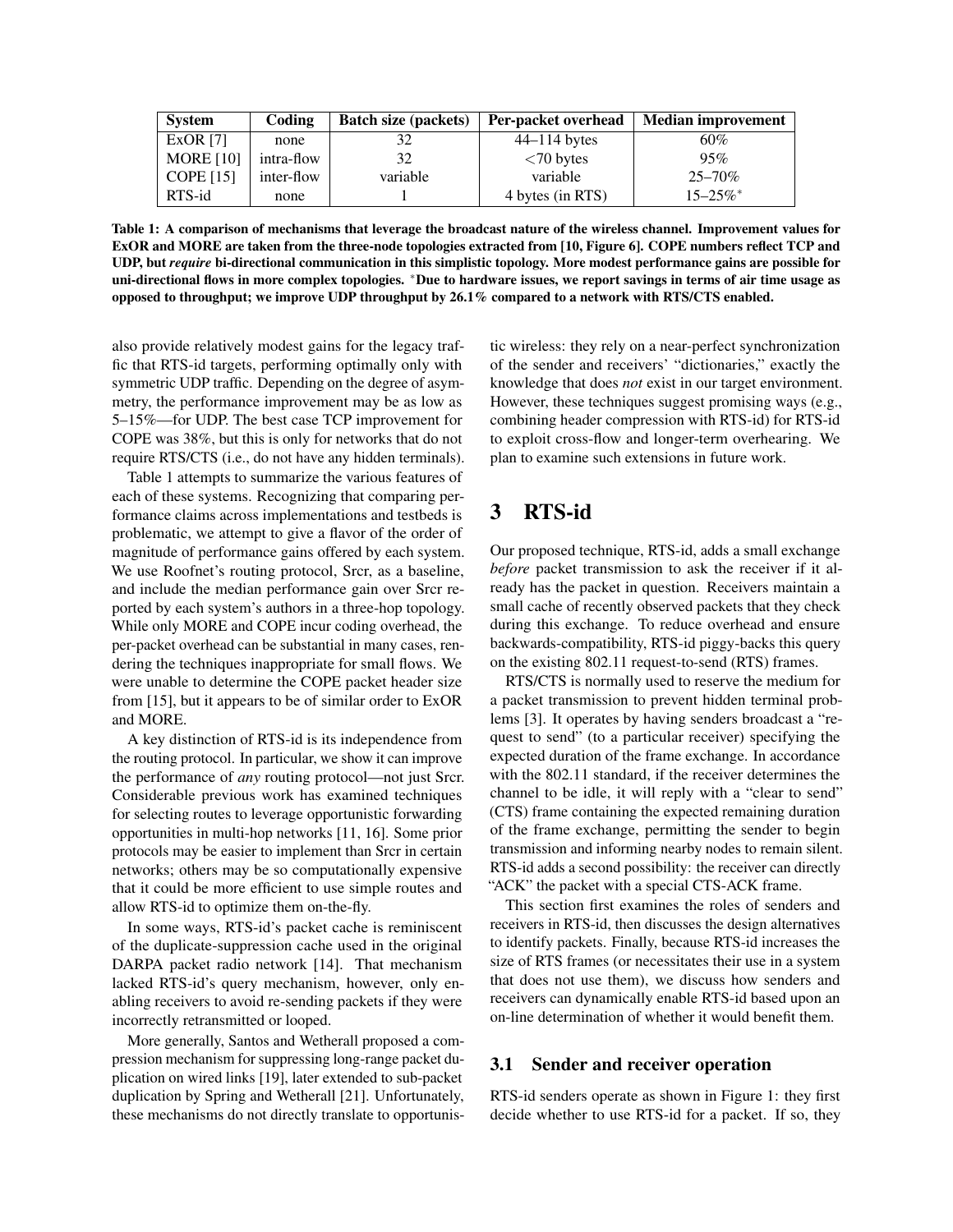

<span id="page-3-0"></span>Figure 1: RTS-id operation. For clarity, this figure assumes that the sender does not fall back to normal RTS/CTS use.

transmit an RTS-id frame to the receiver, and expect to receive either a CTS-ACK (the receiver has the packet already) or a normal CTS (the receiver does not have the packet; the sender must transmit). An RTS-id frame is simply a standard RTS frame extended to include a packet ID. With RTS-id, however, rather than setting the duration field to the standard value, it sets it only to the time in microseconds required to transmit the CTS frame and one SIFS (short inter-frame space) interval. This way, nodes overhearing the RTS will only consider the channel reserved for the RTS-id/CTS exchange at this point.

Upon reception of an RTS-id frame, the receiver checks its local packet cache for a packet whose ID matches that in the RTS frame. If present, the receiver sends a CTS-ACK and processes the frame as if it had been received normally. A CTS-ACK is simply a normal CTS frame with the remaining duration field set to zero. This both signals to the sender that the packet was already received, and resets the network allocation vector (NAV) for other stations in the contention domain. If the packet was not found, the receiver sets the CTS duration field to be the same value that would have been used in response to a normal RTS frame, reserving the channel for the time expected to transmit the pending frame, plus one ACK frame and two SIFS intervals.

When a node receives a normal data frame, it operates according to the flowchart in Figure [2.](#page-3-1) It inserts into a small FIFO cache all received packets larger than cache\_thresh bytes, regardless of the packet's source or destination. The cache\_thresh avoids wasting cache entries on small packets such as TCP ACKs. If the packet was previously cached, the receiver informs the sender that the transmission could have been avoided, which enables the adaptive enabling scheme below.



<span id="page-3-1"></span>Figure 2: Received packet processing.

#### 3.2 Choice of hash and collisions

RTS-id uses a 32-bit hash of the IP packet contents—*not* the link-layer frame—as the packet ID. Such a small hash is acceptable if it provides three properties:

Low drop and duplication rate: A hash collision results in both a drop (of the transmitted packet) and a duplication (of the cached packet it collides with). A 32 bit hash with a 64-packet cache will drop about 1 in 67 million packets due to hash collisions. This rate is much lower than typical end-to-end loss on wireless networks.

Independent collisions for transport-layer retransmissions: If the drop probability is non-negligible, then a collision that prevented a particular frame exchange must not cause the end-to-end retransmission of that packet to also be dropped with high probability. This property is provided as long as 1) the hash of the retransmitted packet is different from that of the original; or 2) the contents of the cache differ during the retransmission. Fortunately, both conditions are likely to hold, as several fields in the packet typically change when a packet is retransmitted at the transport or application layers, such as the IP ID, TCP timestamps, DNS query IDs, etc.

Resistant to attacks: The hash should ensure that a non-local attacker cannot guess the ID of a packet and that no attacker can easily craft a packet that will collide with a target packet. We assume that an attacker who transmits on the order of  $2^{32}$  packets over the course of a few seconds has at his command a more effective way of denying service than causing packet collisions. We discuss the security implications of RTS-id, with and without strong hash functions, in Section [7.](#page-12-0)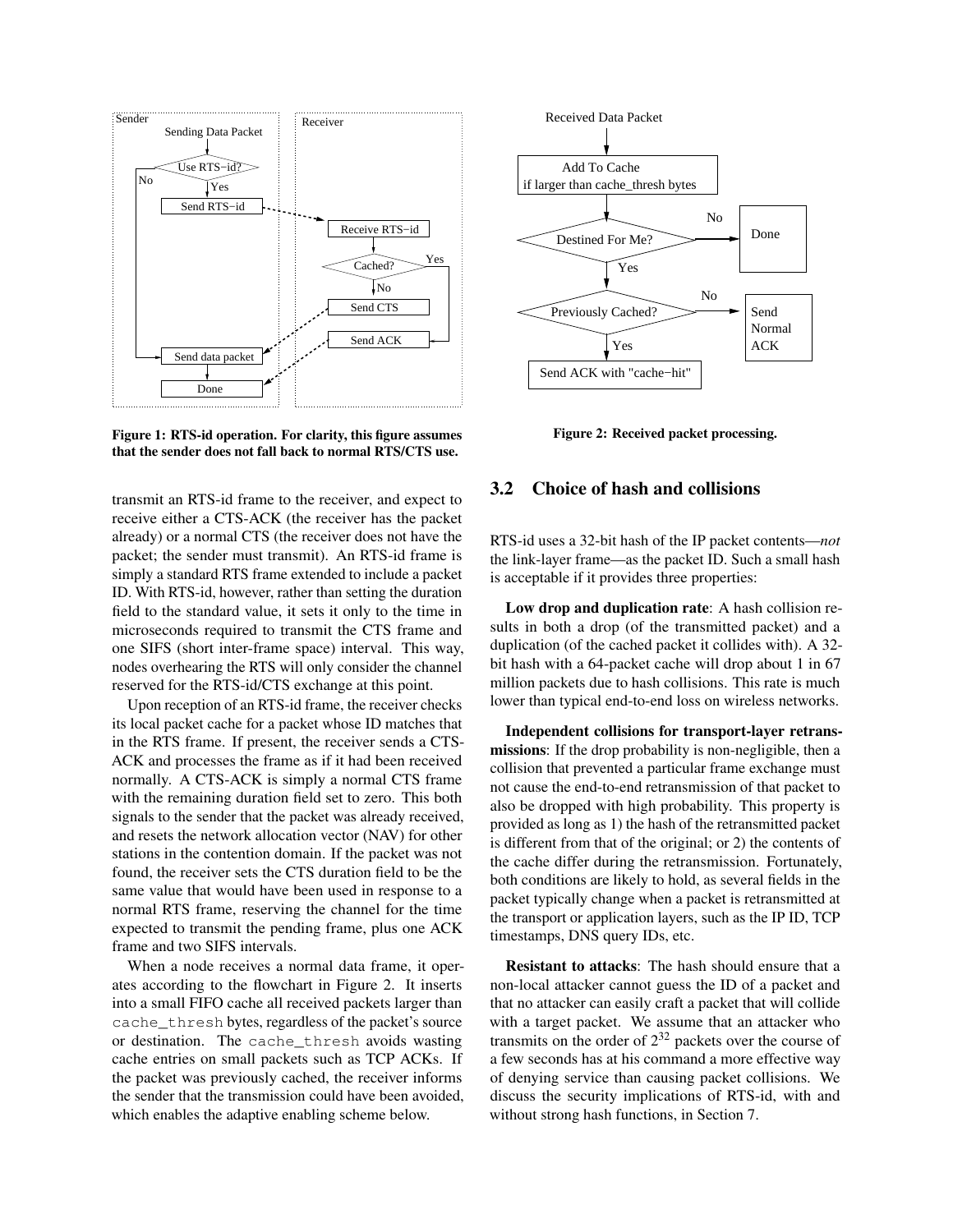#### <span id="page-4-4"></span>3.3 Adaptively enabling RTS-id

RTS-id adds 32 bits of overhead to the small RTS packets. On links in which RTS-id does not provide benefit, this cost may loom large, because 802.11 transmits RTS/CTS packets at the lowest possible rate, 1 Mbps, while the data may be sent at higher rates. Moreover, for networks that would not otherwise use RTS/CTS, the insertion of an entirely new frame exchange comes at considerable cost. Each sender therefore dynamically determines whether or not to use RTS-id when communicating with a particular receiver, based on its past history of cache hits and the size of the packet it is about to transmit.

First, RTS-id processing only considers packets larger than cache\_thresh  $\approx$  500 bytes. Smaller packets are transmitted directly (they may, however use normal RTS/CTS depending on the station configuration). For large packets, every participating receiver maintains an RTS-id cache, regardless of whether senders choose to use it. On receiving a packet, the receiver checks its cache to see if the packet had already been heard. If it had, the receiver sets a bit in the ACK packet it sends in response to the packet arrival. Otherwise, it leaves this bit unset. The sender thus is able to determine which packets *would have* resulted in a cache hit had it used RTS-id.<sup>[1](#page-4-1)</sup>

On each packet, the sender calculates the (possibly negative) time saved, *T<sup>s</sup>* , by using RTS-id. In the calculation that follows, *Trtscts* is the time required for a normal RTS-CTS exchange, or zero if RTS-CTS is not enabled.

$$
B_s = \text{The bytes saved}
$$
  
= 
$$
\begin{cases} 0 & \text{if no cache hit} \\ \text{Packet size} & \text{if cache hit} \end{cases}
$$
  

$$
T_s = \frac{B_s}{\text{rate}_{tx}} - (T_{\text{rtsid}} - T_{\text{rtscts}}).
$$

exponential weighted if averagh (linkgle velth parameter  $w \approx \frac{1}{200}$  of the time saved for each packet:

savings = 
$$
(1 - w) \cdot savings + w \cdot T_s
$$
.

If the estimated time savings for a particular receiver is large enough, the sender will enable RTS-id. It is not necessary to explicitly enable RTS-id on the receiver: it can promiscuously cache packets whenever sufficient memory and power are available, and may always respond to an RTS-id packet with a normal CTS frame.

### <span id="page-4-0"></span>4 Implementation

We have implemented RTS-id in a backwards-compatible fashion. RTS-id stations inter-operate seamlessly with

| RTS:    | FC<br>ำ<br>∸  | Dur<br>∼ | Source<br>6   | Dest<br>(6) | FCS<br>(4) |           |
|---------|---------------|----------|---------------|-------------|------------|-----------|
| RTS-id: | FC<br>ຳ<br>رے | Dur<br>∼ | Source<br>(6) | Dest<br>(6) | FCS<br>(4) | ID<br>(4) |

<span id="page-4-2"></span>Figure 3: RTS and RTS-id packet formats.

non-RTS-id stations, enabling enhanced performance between adjacent RTS-id capable stations. Our implementation uses the CalRadio 1.0 platform designed and manufactured by CalIT2 [[9](#page-13-16)]. The CalRadio is a low-cost software radio platform consisting of an ARM processor, an on-board Texas Instruments DSP, and a Prism 802.11b baseband processor. The salient feature of the CalRadio for our purposes is that the MAC protocol is implemented almost entirely in C, which allows us to change the format and contents of the RTS and CTS packets. The ARM has access to 4 MB of flash ROM, 2 MB of static RAM and 16 MB of SDRAM, while the DSP operates with 512 KB of RAM. The 802.11 MAC protocol is implemented on the DSP, while the operating system  $(\mu$ CLinux 2.4.19) and user-level programs run on the ARM.

#### 4.1 Packet details

The RTS-id packet is a simple extension to the standard 802.11 RTS packet as shown in Figure [3.](#page-4-2) Note that the new ID field is sent *after* the normal RTS frame fields, including the frame check sequence (FCS). Furthermore, when transmitting the RTS-id frame, the length field of the PLCP header is set to the length of the standard RTS frame, *not including* the new ID field. Hence, speccompliant 802.11 stations that do not support RTS-id will not even decode the hash field, and the frame will look like a normal, well-formed RTS frame.<sup>[2](#page-4-3)</sup> RTS-id capable stations, however, expecting an RTS-id frame, will know to decode the additional field.

It is important to note that the use of RTS-id does not interfere with the normal ability of RTS/CTS to prevent hidden terminals. The duration specified by the sender's RTS-id frame will reserve the channel until the end of the RTS-id/CTS exchange. If the data frame is eventually sent, its duration field will update the NAV for all stations in range of the sender. Nodes that hear only the CTS frame will obey its duration field. Because, however, we insert a different value into the RTS-id duration field, the receiver no longer knows how long the pending packet will take to transmit, and is unable to accurately fill out the duration field in the corresponding CTS frame.

To resolve this problem, stations sending a CTS can estimate the appropriate duration based upon a packet size

<span id="page-4-1"></span><sup>&</sup>lt;sup>1</sup>To avoid the need to redefine the ACK packet in practice, we overload the "retry" bit. In our experience, current 802.11 devices do not set the retry bit on ACK frames.

<span id="page-4-3"></span><sup>2</sup>The Atheros chip sets we have tested properly decode the RTS-id frame as an RTS. Due to time constraints, we have not yet conducted an exhaustive test of other 802.11 devices. In the worst case, non-compliant stations will simply discard the seemingly mal-formed RTS-id frame with no ill effects.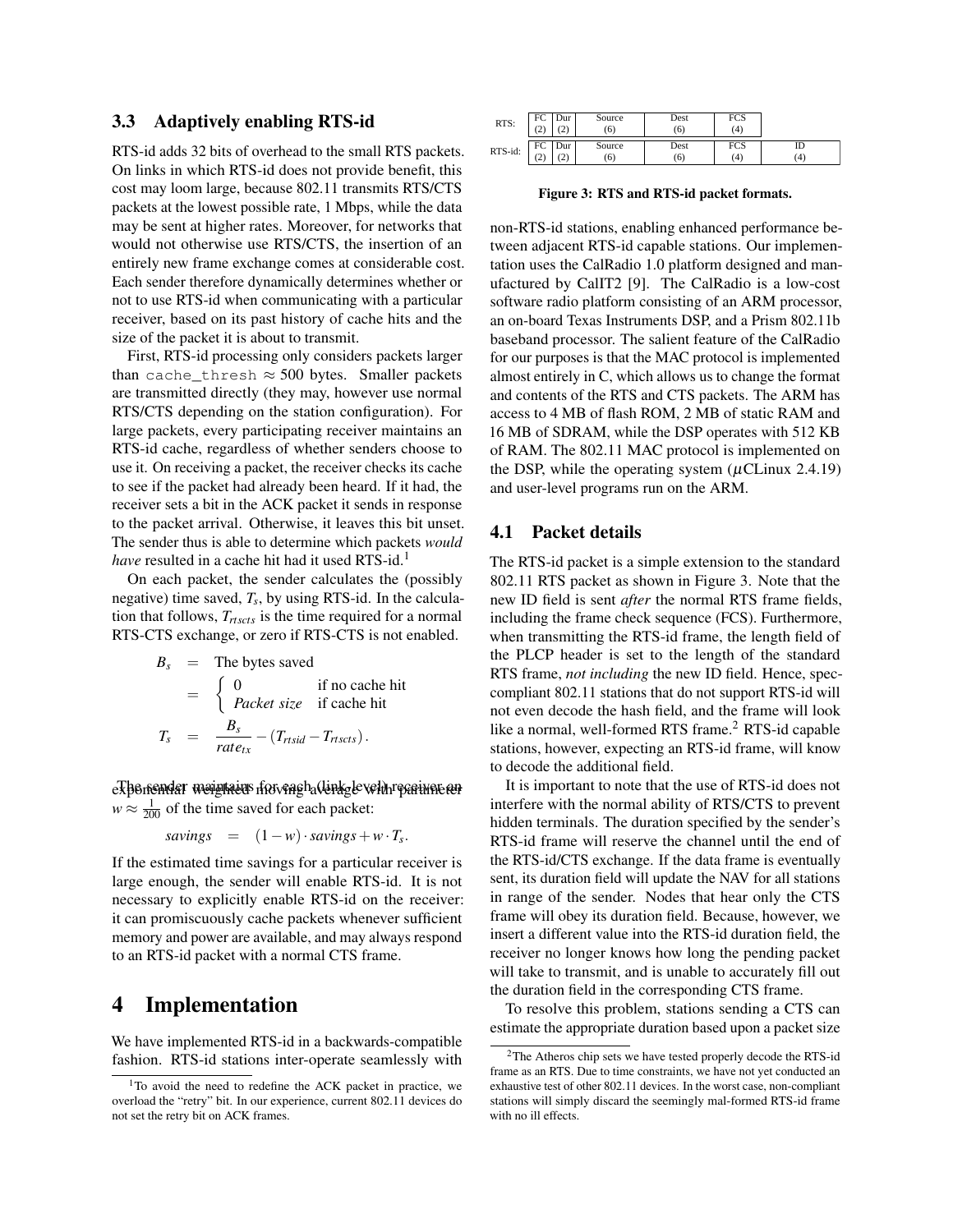of cache\_thresh (smaller packets would not have instigated an RTS-id exchange) and the previous transmission speed used by the sender. (Over-estimating the size prevents hidden terminal problems, but potentially waste air time. Under-estimating creates a small window where a collision may occur that normal RTS/CTS would have prevented.) If greater accuracy is needed, the low-order bits of the RTS-id duration field can be used to encode the approximate size of the pending data packet. Our prototype, however, does not yet implement this extension.

While the ID field is not covered by the FCS (in order to preserve backwards compatibility), a corrupt ID field has little effect. All nodes in our implementation recompute the ID of received packets before insertion into the cache or local delivery, so there is no danger of cache or data corruption. Hence, there are only two issues of concern: First, an ID that should hit in an overhearer's cache is corrupted so that it misses. In this case, an avoidable transmission occurs, resulting in a slight performance decrease. The second, somewhat more expensive case occurs when an ID is corrupted so that it collides with that of a previously overheard case. This situation is no different than a normal hash collision, and occurs (assuming a binary symmetric channel) with equal probability. Such a collision results in a drop (of the corrupted packet) and retransmission (of the packet the ID collided with), impairing performance but not correctness.

### 4.2 Packet caching and RTS-id

According to the 802.11 specification, a station must respond within 10 microseconds to an RTS request. To interoperate with legacy stations, RTS-id nodes should conform to this response time requirement for both CTS and CTS-ACK packets. We therefore implement the packet cache on the DSP. Due to the tight cycle budget, our implementation uses the CRC32 checksum of invariant [[20](#page-13-17)] packet contents (including the transport layer header and a portion of the payload) as its ID. This choice is obviously deficient with respect to attack resilience; a future implementation will use the low-order 32 bits of a strong cryptographic hash.

#### 4.3 Test-bed deployment

Our current test-bed consists of three CalRadio devices. While CalIT2 distributes CalRadio with basic 802.11b PHY code, the publicly available MAC code is far from complete. We have extended the provided code base to support the core of the 802.11b MAC protocol, including data, ACK, RTS/CTS, and RTS-id/CTS-ACK frames as well as link-layer retransmission and collision avoidance. Due to a hardware defect with the CalRadio platform, however, we are not able to faithfully implement carrier

sense. Our implementation is sufficient to exchange packets both between CalRadios and with other, Atheros-based 802.11b devices in our lab, but suffers from an unusually high loss rate due to lack of carrier sense. We have attempted to ameliorate this issue by introducing a fixed, per-station delay after the completion of a previous transmission to avoid frequent collisions. While this slotting mechanism does not interfere with the operation of RTSid, it has the unfortunate effect of decreasing the effective channel utilization. When RTS(-id)/CTS is enabled, however, this limitation impacts only the RTS/CTS exchange, as the successful completion of such an exchange will reserve the channel for data transmission.

### <span id="page-5-0"></span>5 Infrastructure networks

We use our testbed to show RTS-id's ability to optimize "node-to-node" transmissions between nodes communicating through the same access point, finding that RTSid reduces the number of data frame transmissions by 50.7% and improves bulk UDP throughput by 26.1% in our testbed configuration. These results translate into a 25–46% reduction (depending on data rate) in air time usage compared to a network that does not use RTS/CTS.

#### 5.1 Node-to-node transmission

When two nodes on the same infrastructure-based wireless network communicate with each other, they must relay their packets through an AP with which they are associated, even if they are within transmission range of each other. RTS-id provides a natural mechanism to optimize this communication by allowing the AP to shortcircuit its retransmission of the packet.

We are not aware of empirical data quantifying the overhearing prevalence in typical access point deployments. Hence, we attempt to emulate realistic situations such as meetings or office collaborations by setting up three nodes in a controlled topology. We physically connect three nodes together through a series of splitters and variable attenuators so that the path loss between *A* and *B* is *L* dB, *B* and *C* is 20 dB, and the loss between *A* and *C* is  $(50+L)$  dB. We have found that our CalRadios can tolerate path loss of approximately 100 dB in our noisefree configuration, so we can control the prevalence of overhearing by adjusting the value of *L*.

Node *A* is configured to use node *B* as its first-hop router. Node *B* plays the role of an access point by forwarding  $A$ 's packets on to node  $C$ . We use the  $ttop$ application to send 1100-byte UDP packets and report our results both in terms of individual frame exchanges and path throughput. To reduce the impact of external nodes, we set the CalRadios to channel nine, a relatively quiet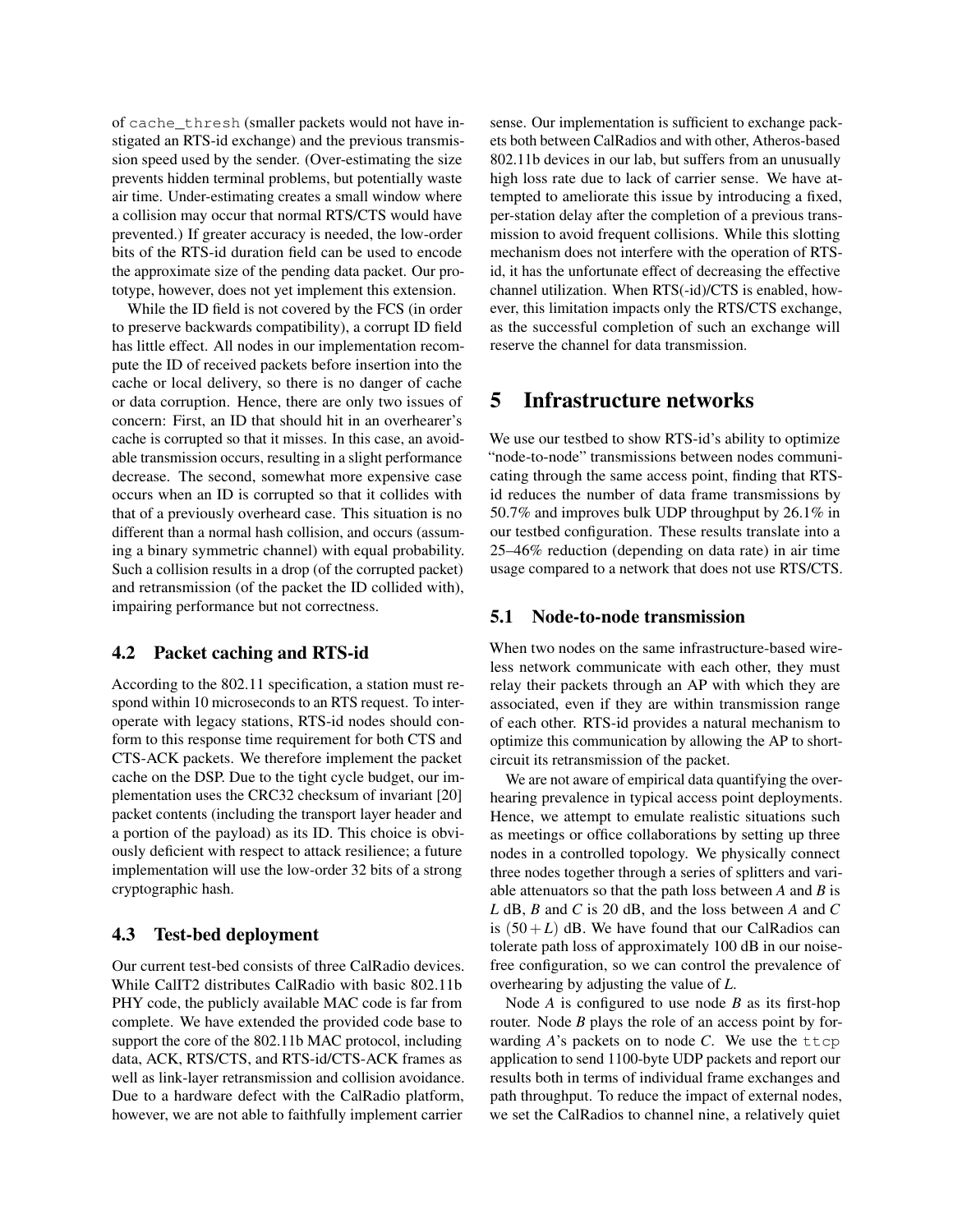| <b>Node</b>                                                | <b>Tx success</b> | <b>CTS-ACK</b> | <b>CTS</b> | <b>ACK</b> |  |  |  |
|------------------------------------------------------------|-------------------|----------------|------------|------------|--|--|--|
| A                                                          | 99.3%             | $0\%$          | 56.6%      | 99.9%      |  |  |  |
| B                                                          | 98.6%             | $0\%$          | 45.0%      | 99.9%      |  |  |  |
| 110-dB path loss : 2.05 data frames per packet, 29.13 KBps |                   |                |            |            |  |  |  |
| A                                                          | 99.7%             | 0.1%           | 96.6%      | 99.8%      |  |  |  |
| B                                                          | 99.9%             | 97.6%          | 1.1%       | 100%       |  |  |  |
| 100-dB path loss: 1.01 data frames per packet, 36.74 KBps  |                   |                |            |            |  |  |  |

<span id="page-6-1"></span>Table 2: Experimental results from the CalRadio test-bed.

channel in our building. All three nodes support RTSid. Node *A* first sends the packet to node *B*. The Linux networking stack on node *B* then forwards the packet to node *C*. Meanwhile, node *C* is promiscuously listening to all packets; since all three nodes are in close physical proximity, *C* frequently overhears *A*'s transmissions to *B*. In such cases, it caches the packet and records the packet ID. When *B* subsequently sends an RTS-id frame to *C* requesting to transmit a packet with an ID that *C* just overheard, *C* delivers the cached copy to the Linux kernel and responds with a CTS-ACK preventing the transmission of the data frame. If *C* did not overhear the original transmission, it sends a CTS, and *B* transmits the data frame to *C*, which acknowledges its receipt and delivers the packet to the application.

### 5.2 Transmission reduction

To demonstrate the effectiveness of RTS-id, we conduct two separate experiments with drastically different overhearing rates. In the first, we set the variable attenuator to  $L = 60$  dB, resulting in a path loss from *A* to *C* of 110 dB, effectively preventing overhearing. In the second, we adjust the attenuator to 50 dB, giving an effective path loss of 100 dB which results in significant overhearing. Both experiments attempt to transmit a train of UDP packets from *A* to *C* at 1 Mbps with RTS-id enabled. We set the link-layer retransmission count to ten, meaning a sender will attempt the RTS-id/CTS/data/ACK frame exchange at most ten times for each packet.

Table [2](#page-6-1) presents the results of these experiments. For each node, we show the fraction of attempted packet transmissions successfully completed by that node, as well as the fraction of RTS attempts that were met with either a CTS-ACK (and therefore avoided) or a regular CTS (and therefore transmitted). Finally, we show the percentage of transmitted data frames that were successfully acknowledged by the receiver.

Due to lack of carrier sense, RTS/CTS exchanges fail relatively frequently in our experiment, especially without overhearing. Recall that the frame exchange will be attempted up to ten times for each packet, so the overall transmission success rate is still quite high. In contrast, almost no data frames are dropped. The stark difference in RTS/CTS success rates between the two experiments is due to the fact that node *B* rarely needs to transmit data frames in the overhearing case, so there is far less contention for the channel.

As expected, node *C* overhears a large fraction of the transmissions from *A* to *B* when  $L = 50$  dB; hence, it is able to prevent all but 1.1% of the packets from being forwarded by *B*. Comparing the overhearing case with the non-overhearing case, RTS-id provides dramatic savings, reducing the number of data frames transmitted per successfully delivered packet from just over 2.05 (recall that 2.0 is the best case without overhearing if there is no data frame loss) to 1.01, a 50.7% reduction in transmission rate, which resulted in a 26.1% improvement in end-to-end bandwidth in our testbed configuration.

#### 5.3 RTS/CTS overhead

Most infrastructure deployments do *not* enable RTS/CTS by default; as a result, using our adaptive algorithm an AP will only enable RTS-id if the expected savings outweigh the additional overhead (Section [3.3\)](#page-4-4). Due to the lack of carrier sense, we are unable to effectively measure the performance improvement in this scenario. Using statistics collected from the experiments depicted in Table [2,](#page-6-1) however, we can calculate the air time usage for a non-RTS-id network from the non-overhearing case by simply summing the amount of air time used by the data transmissions (DIFS + data + SIFS + ACK), as RTS/CTS frames would not be used in this case. Conversely, we can calculate the total air time usage for an adaptive RTS-id deployment by summing the air time used by the data transmissions from *A* to *B* in the overhearing case and combining that with the data transmissions and RTS-id/CTS frames from *B* to *C* (DIFS + RTS-id + SIFS + CTS-ACK) or  $(DIFS + RTS-id + SIFS + CTS + SIFS + data + SIFS +$ ACK). Considering the 1100-byte packets transmitted at 1 Mbps in the previous experiment, an RTS-id enabled network would use 46.1% less air time than one not using RTS/CTS at all. The savings reduce to 25.2% if one considers MTU-sized packets at 11 Mbps.

### <span id="page-6-0"></span>6 Mesh networks

Due to the limited availability of CalRadios, we use tracebased simulation to evaluate the effectiveness of RTS-id in a multi-hop mesh network. Its benefits in this scenario range from a 20% savings for the median route at 1 Mbps to a 12% savings for the median route at 11 Mbps. In general, we find that RTS-id benefits even highly optimized routing mechanisms, but that its benefit is somewhat inversely proportional to how optimal the route choice and more significantly—rate and power selection is. This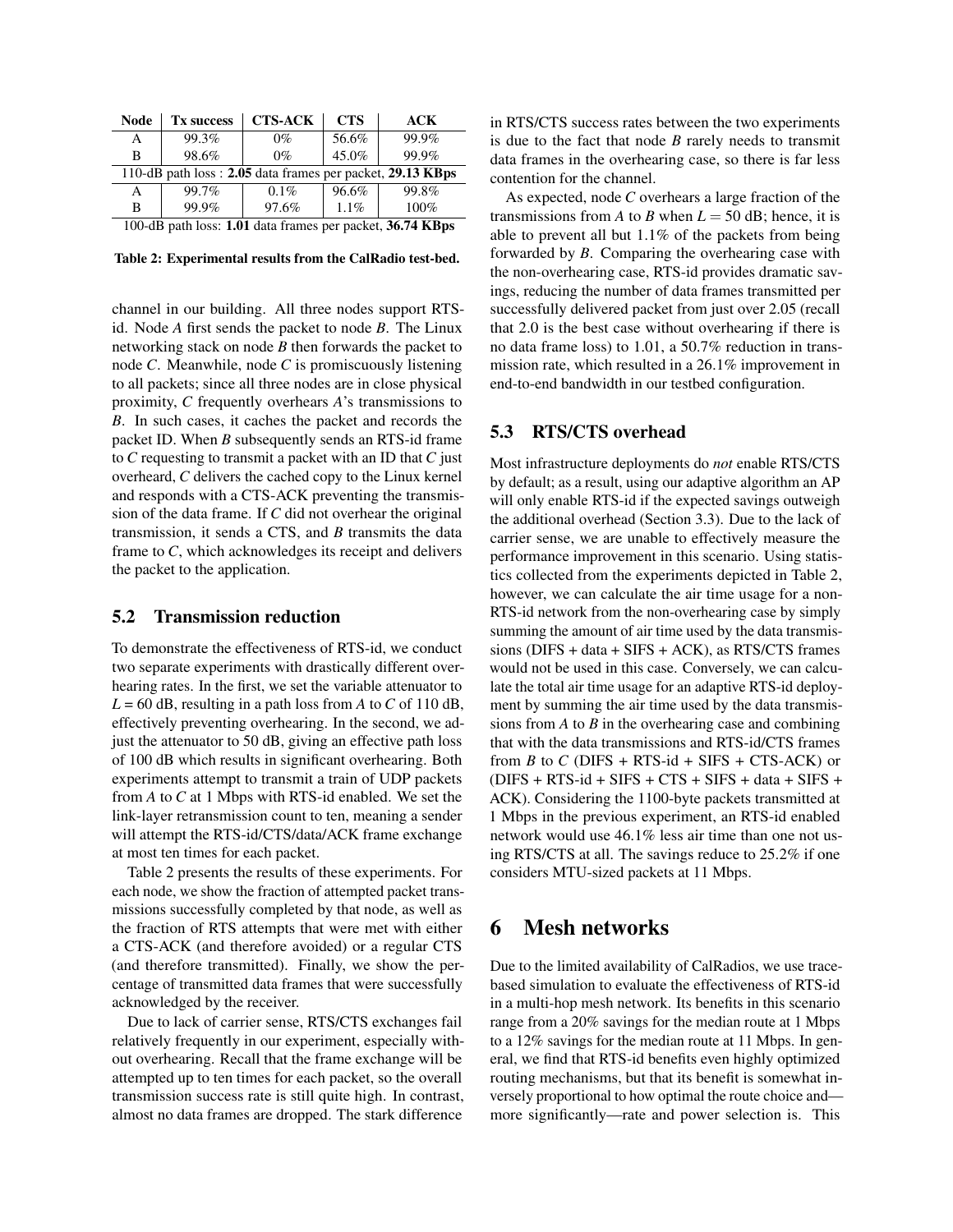

<span id="page-7-0"></span>Figure 4: Overhearing in Roofnet. We plot the probability that any transmission along an ETT path is overheard by a node *further* along the path. We plot two mutually exclusive cases: when intended destination does and does not also receive the packet. Both y axes start at 60%.

follows intuitively: a large amount of overhearing along a transmission path is a possible signal that the sender is transmitting "too well" to reach the receiver, and so could perhaps spend that extra signal/noise ratio by using a faster transmission rate or lower power.

Our mesh evaluation first considers how often a node can overhear transmissions in realistic environments at fixed rates, and how that impacts the number of transmissions required to forward a packet using the popular ETT routing metric [[1](#page-13-18)]. We then evaluate the effect of rate adaptation and alternate traffic patterns. Next, we examine how RTS-id provides greater benefit to less sophisticated route selection metrics, and then evaluate the savings provided by RTS-id in an environment that does not use RTS/CTS by default.

Dataset: Our analysis uses the Roofnet mesh network dataset [[1](#page-13-18)]. The dataset contains the fraction of MTUsized packets transmitted at each node that are received at every other node. In other words, the dataset specifies  $Pr_r[A \to B] \ \forall \ A, B \in G, r \in \{1, 2, 5.5, 11\}$  Mbps. The dataset was collected on the 38-node MIT Roofnet network as follows:

Each node in turn sends 1500-byte 802.11 broadcast packets as fast as it can, while the rest of the nodes passively listen. Each sender sends for 90 seconds at each of the 802.11b bit-rates. The experiment uses 802.11 broadcast packets because they involve no link-level acknowledgments or retransmissions. [\[1\]](#page-13-18)

The reception rates were measured with only one Roofnet node was transmitting at a time—though there likely were other 802.11 sources during the experiment. It is possible that simultaneous Roofnet transmissions would decrease the rate of overhearing as the load on the network increases, but it unclear how significant this effect would be. Unfortunately, there are no published Roofnet datasets under such conditions.

Route computation: Unless specified otherwise, we compute routes using a modified ETT metric [[5](#page-13-8)], which roughly approximates the expected transmission time (including acknowledgments, retries, and back-offs) required to successfully transmit a packet across a given link. ETT is derived from the expected transmission count (ETX) [[12](#page-13-7)], which has been shown to outperform previous routing metrics [[13](#page-13-19)]. The ETX metric is defined for each pair of nodes at rate *r*, and is computed as  $1/(p_f \cdot p_r)$ , where  $p_f$  is the transmission success rate in the forward direction (i.e.,  $Pr_r[A \rightarrow B]$ ), and  $p_r$  is the success rate in the reverse direction  $(\Pr_r[B \rightarrow A])$ . A key distinction between traditional ETX and ETT is that, in ETT, *p<sup>r</sup>* is based upon the measured delivery rate of 60-byte ACK packets transmitted at one Mbps. Unfortunately, the 2004 dataset does not include the 60-byte loss data necessary to calculate ETT; hence, we modify ETT slightly to always consider the delivery rate on the reverse channel at one Mbps, but are forced to use the rate for 1500-byte packets, which is likely to be lower. We then use a shortest-path algorithm to find the path between each pair of nodes that minimizes the total ETT metric.

#### 6.1 Overhearing prevalence

Overhearing is common in the Roofnet topology, particularly at lower speeds. We compute the probability of overhearing by all node pairs that occur together on some valid source-destination route in the topology. To do so, we create a superset distribution of packet reception  $Pr_r[A \rightarrow \{B, C\}], Pr_r[A \rightarrow \{B, C, D\}]\dots$ , the probability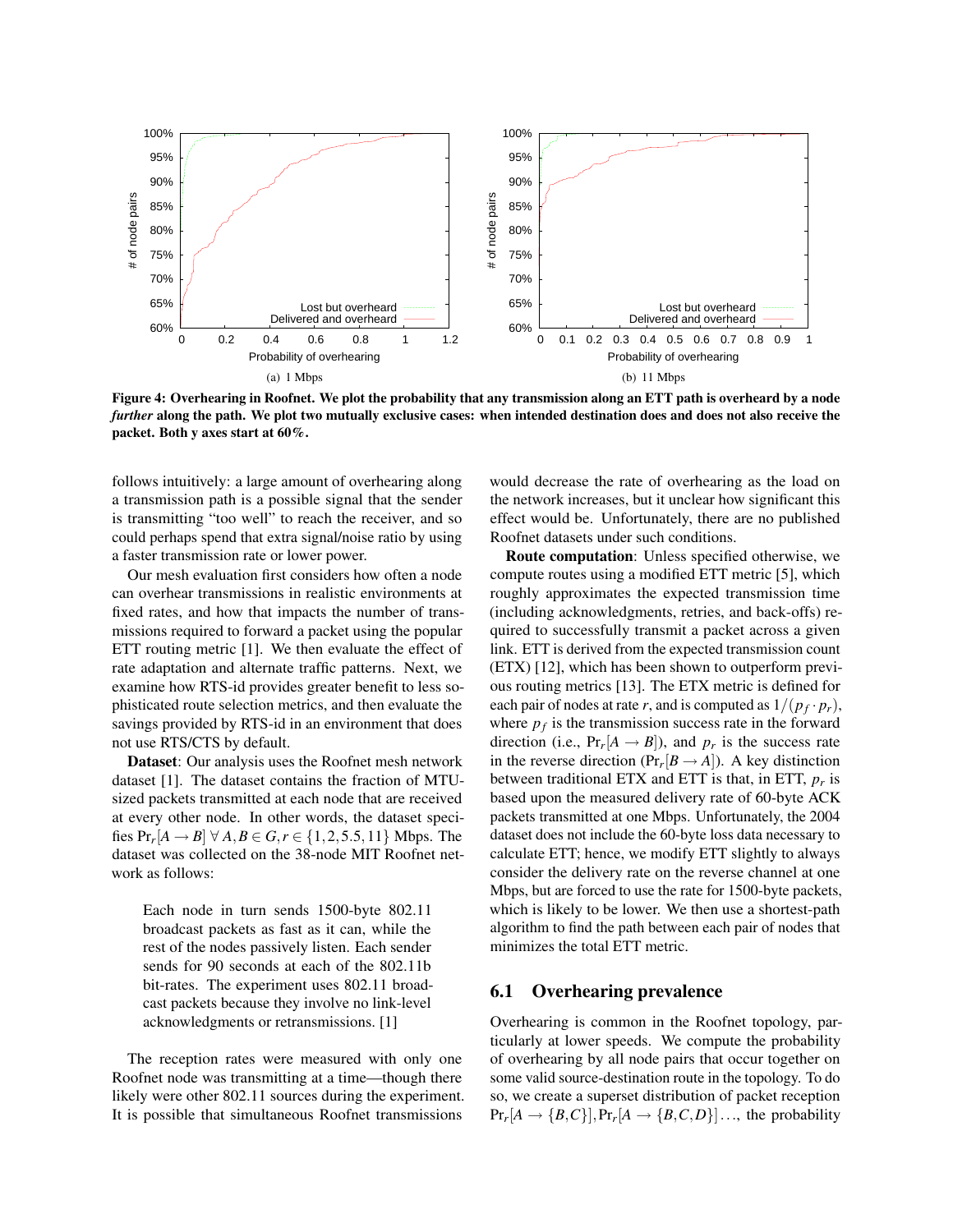that a packet transmitted by *A* to *B* at rate *r* is received by all possible combinations of receivers  $\{B, C\}, \{B, C, D\},\$ etc.

Figure [4](#page-7-0) shows the CDF of the overhearing probabilities for paths between each pair of nodes in the network. We consider all ETT paths  $P \in G$  longer than one hop, where  $P := X_1 \rightarrow X_2 \rightarrow \dots X_n$ , and compute the probability that any transmission along the path is overheard by a node further along the path. That is,  $X_i$ 's transmission to  $X_{i+1}$  is overheard by  $X_j, j > i+1$ . There are two cases of interest: where  $X_{i+1}$  does not and does also receive the transmission. Our current implementation of RTS-id does not immediately assist in the first case where the packet is overheard but not delivered to its intended next hop. The packet will need to be retransmitted by the sender until it has been received at the next-hop—although the subsequent transmission by the next-hop will be avoided. While it may be possible to extend RTS-id to prevent these retransmissions, doing so would require knowledge of the intended route, and the situation is unlikely to occur frequently in practice with reasonable route selection. Indeed, it occurs only rarely in the Roofnet dataset. Hence, for simplicity, we forgo the seemingly minimal potential performance improvement and only act upon packets that are both overheard and successfully received by their intended recipient. Transmissions between a fifth of all node pairs are overheard more than 20% of the time at 1 Mbps. Overhearing is less common at higher speeds. At 11 Mbps, only 5% of node pairs are overheard more than 20% of the time. In an outdoor environment like Roofnet, however, nodes frequently transmit at lower link rates, so ample opportunity exists to exploit overhearing.

#### 6.2 Transmission reduction

To evaluate whether RTS-id can exploit overhearing and ACK loss to avoid transmissions, we construct a statistical model to estimate the expected number of transmissions along each path. We examine each source/destination pair individually, and for each pair:

- 1. Create a state machine in which each state corresponds to the set of nodes that have heard a given packet. For example, if a route has three hops:  $A \rightarrow B \rightarrow C \rightarrow D$ , the initial state is *A* and the final state is *ABCD*.
- 2. Next, calculate the probability for each state transition under normal 802.11 and using RTS-id. Initially, we neglect the RTS/CTS exchange, and consider only data packets and link-layer ACKs. Transitions exist between a node and itself (self-loops due to failed transmissions, regardless of overhearing), adjacent nodes on the path (successful normal transmissions) and, for RTS-id, a node and all subsequent

nodes in the path (due to overhearing). For the base 802.11 case, we consider a transmission successful if the packet reaches the receiver and the corresponding ACK reaches the sender; the probabilities are drawn from the Roofnet data set. For RTS-id, we ignore the ACK delivery rate because any spurious retransmission attempts will be bypassed by RTS-id, and compute state transition probabilities based upon the overhearing distribution. For simplicity, in each state we assume that the packet is only transmitted by the node furthest along the path.

3. Finally, calculate the expected number of transitions (i.e., packet transmissions) required to reach the last state (where the destination has received the packet) from the first state. We compute the expected number of transmissions twice, once using the RTS-id transitions and probabilities, and once using only the on-path  $A \rightarrow AB$  and  $AB \rightarrow ABC$  base-case 802.11 transitions.

Without overhearing, only two transitions leave each state:  $AB \rightarrow ABC$  for successful delivery, and  $AB \rightarrow AB$ for failure. With overhearing, the picture is far more interesting. Figure [5](#page-9-0) shows four state machines corresponding to actual paths in the Roofnet dataset. Figure [5\(a\)](#page-9-1) depicts a path with no overhearing; that is, *C* never overhears *A*'s transmission, therefore the only possible transition is from *A* to *AB*, which occurs 92.65% of the time (the other 7.35% of the time the packet is lost and must be resent). The link from *B* to*C* is much worse, and succeeds less than 60% of the time. Figure [5\(b\)](#page-9-2) shows a simple overhearing scenario, where 12.85% percent of the time *A*'s transmission to *B* is overheard by *C*.

The remaining two examples depict more complicated transitions that occur with longer paths. Figure [5\(c\)](#page-9-3) shows a case in which roughly 20% of the time, a packet can be transmitted directly from *A* to *D*, obviating the need to forward through *B* or *C*. The careful reader may wonder why ETT selected *B* rather than *C* as the first hop in the path, as  $A \rightarrow C$  appears to have the higher success probability. In this case, the return path (not shown) from *C* to *A* is quite lossy, so ETT correctly avoids this hop because the ACKs will be lost. RTS-id, on the other hand, benefits from this overhearing because it does not need to ACK directly from *C* to *A*. Finally, Figure [5\(d\)](#page-9-4) shows three distinct overhearing paths from *A* to  $E: A \rightarrow B \rightarrow$  $E, A \rightarrow D \rightarrow E$ , and  $A \rightarrow C \rightarrow D \rightarrow E$ .

Figure [6\(a\)](#page-9-5) plots the expected number of transmissions for all-pairs paths of length greater than one. We omit the one-hop paths for clarity, although we note that the savings is non-zero due to avoided spurious retransmissions. Without RTS-id, each path requires at least as many transmissions as there are hops, sometimes many more due to failed transmissions. RTS-id is able to significantly de-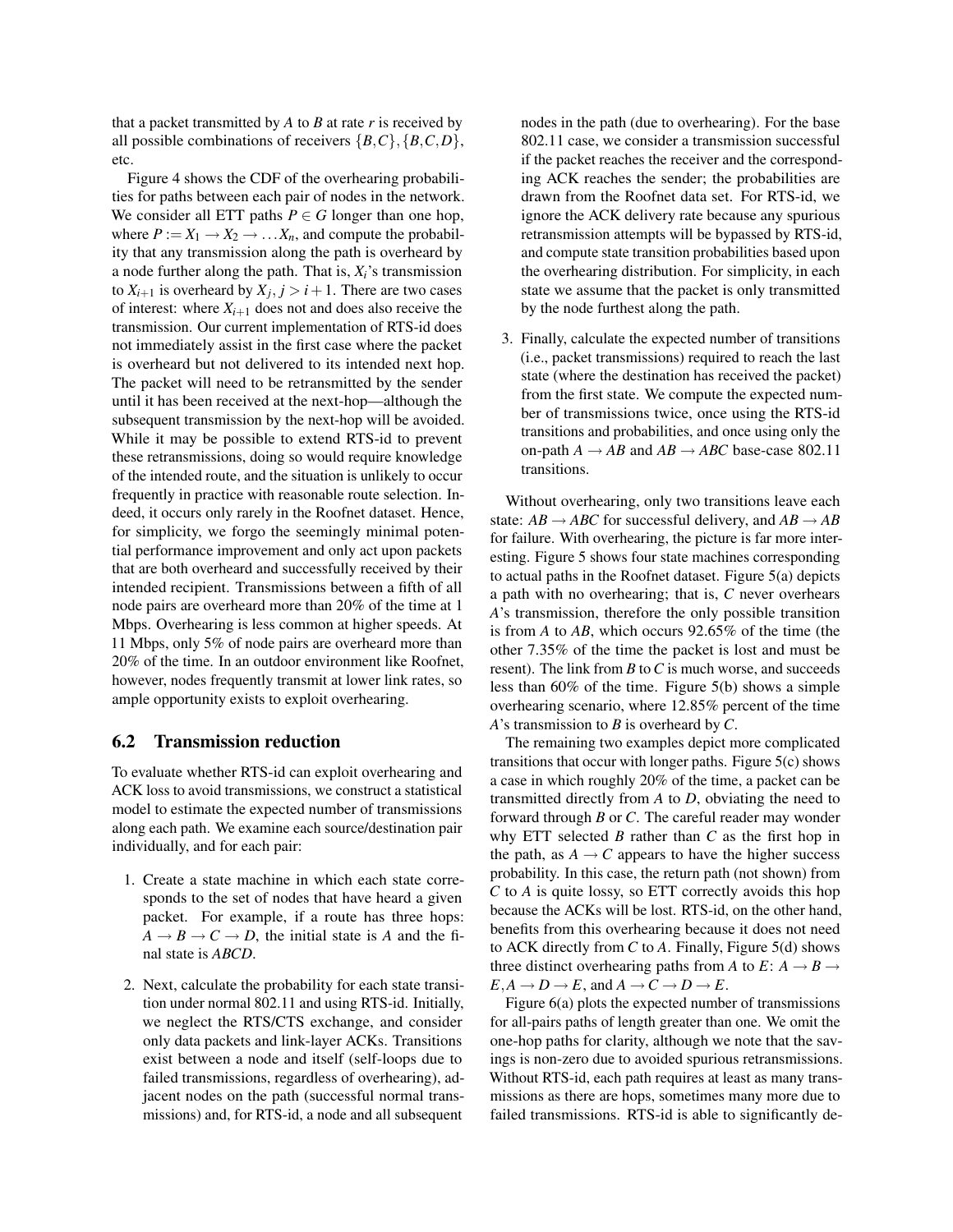<span id="page-9-1"></span>

<span id="page-9-3"></span><span id="page-9-2"></span><span id="page-9-0"></span>Figure 5: Actual RTS-id scenarios from the Roofnet dataset. Self-loops represent complete packet loss events. All probabilities are based upon a 1-Mbps transmission rate.

<span id="page-9-5"></span><span id="page-9-4"></span>

Figure 6: The expected number of packet transmissions per ETT path with and without RTS-id.



<span id="page-9-6"></span>Figure 7: RTS-id performance improvement versus ETT on the Roofnet dataset. The graphs plot the CDF of the fraction of transmissions saved per path for 1 and 11 Mbps transmission rates.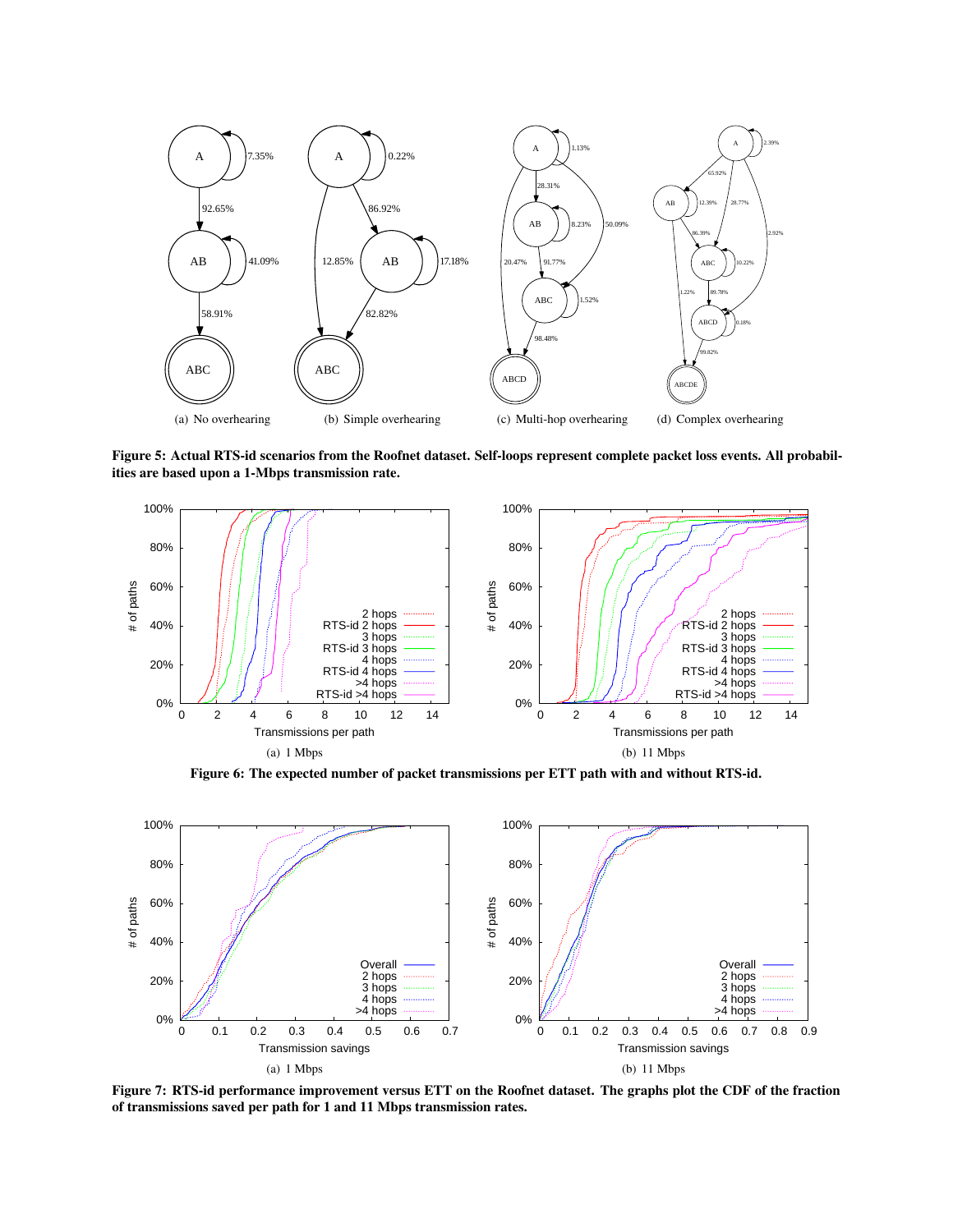crease the number of transmissions required, often quite dramatically. To clearly illustrate the performance improvement of RTS-id, Figure [7](#page-9-6) plots both the relative performance improvement for various path lengths at 1 Mbps and 11 Mbps. At 1 Mbps, RTS-id is able to save over 20% of path transmissions for the median path, and more than 40% (i.e., turn a 5-hop path into a 3-hop path) for over 10% of the paths. Due to the restricted overhearing at 11 Mbps, however, RTS-id provides at least 20% savings for only a quarter of all paths.

#### 6.2.1 Rate adaptation

As the previous results showed, RTS-id is more effective with lower transmission rates that can reach more nodes. Choosing transmission rates on a per-node basis is complex: higher rates have smaller reception distances, and so may require more hops through the ad hoc network. Here, we model Roofnet's "SampleRate" technique for rate selection [[4](#page-13-20), [5](#page-13-8)]. For each link, SampleRate selects the bit-rate with the lowest instantaneous ETT metric. While Roofnet can adjust transmission rates on a perpacket basis, it constructs routes using long-term averages. Hence, we compute an ETT-based path for each source/destination pair as before, except that each hop uses the bit-rate selected by SampleRate. The resulting routes approximate those used by the current version of Roofnet except that we again use the 1500-byte 1-Mbps loss rate for the return channel.

Figure [8](#page-11-0) plots both the overhearing prevalence (c.f. Figure [4\)](#page-7-0) and the relative performance improvement versus ETT (c.f. Figure [7\)](#page-9-6) with dynamic rate adaptation. It turns out that most links in our dataset select the 11 Mbps transmit rate, so the overhearing is closer to that observed with a constant 11-Mbps transmit rate than a 1-Mbps transmit rate, resulting in similar savings.<sup>[3](#page-10-0)</sup> In particular, RTS-id provides more than 20% savings for one quarter of all routes, and over 35% savings for the most-improved 5%.

#### 6.2.2 Actual traffic patterns

So far, we have considered all source/destination pairs, which is reasonable for many mesh networks. Some mesh networks (e.g., Roofnet), however, rarely route traffic between internal nodes; instead, they forward traffic to and from a few gateway nodes that transfer packets to the Internet. To confirm that our results are not biased by poorly-performing internal routes, and, instead, are representative of the paths traversed by actual traffic, we restrict ourselves to only those paths connecting each Roofnet node to each of the four Roofnet gateway nodes.



<span id="page-10-1"></span>Figure 9: The relative performance improvement versus ETT for paths leading to or from a Roofnet gateway.



<span id="page-10-2"></span>Figure 10: A variety of routing protocols with and without RTS-id, all using SampleRate to select link transmission rates.

Because we do not have a traffic matrix, we consider paths to all four gateways from every node, although only one of them is likely used at any point in time. Figure [9](#page-10-1) shows the same data as Figure [8\(b\),](#page-11-1) except that it contains only gateway routes. The overall distribution of savings is roughly unchanged.

#### 6.3 Improving other routing protocols

In general, RTS-id improves the performance of routing *more* if those routing protocols do not select routes optimally. Our evaluation of RTS-id using ETT (currently the best-performing routing protocol available for meshbased networks) gives ETT a large advantage, assuming that ETT has perfect knowledge of link loss rates and that those loss rates are stationary. Our ETT routes are computed as the optimal value over the entire 90-second measurement. In practice, however, networks cannot devote all of their resources to measurement.

<span id="page-10-0"></span><sup>&</sup>lt;sup>3</sup>Interestingly, its designers note that Roofnet generally transmits at 5.5 Mbps in practice [[5](#page-13-8)], so we are likely understating the potential savings.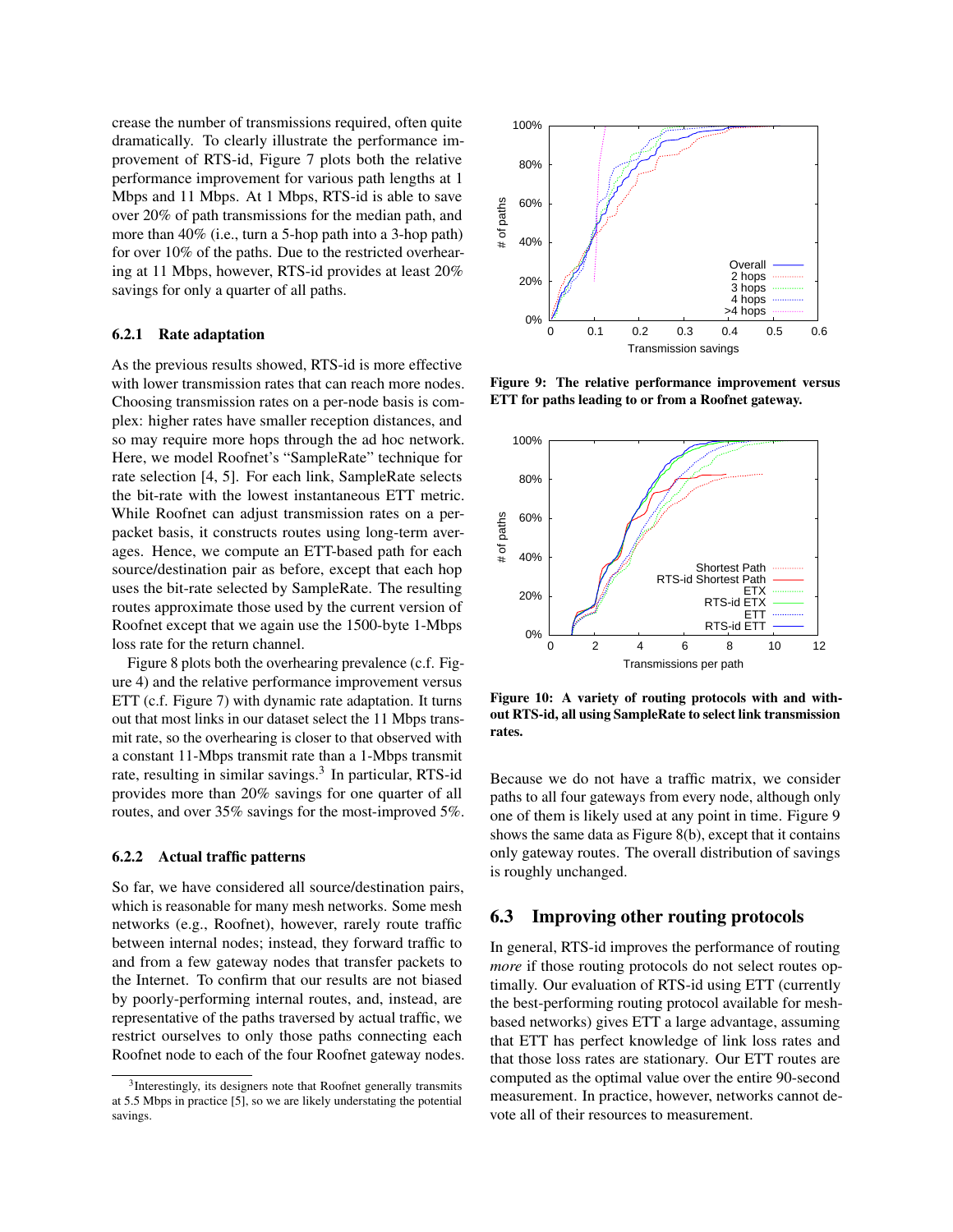

<span id="page-11-0"></span>Figure 8: The impact of rate adaptation. The first graph shows the overhearing prevalence (c.f. Figure [4\)](#page-7-0), and the second shows the relative performance improvement versus ETT.

For example, the Roofnet network computes its metrics using only 10 measurement packets sent every five minutes, leading to less accurate information for route construction. Furthermore, many networks currently operate with much simpler protocols that do not need to collect such fine-grained loss information. Here, we demonstrate that not only does RTS-id substantially improve the performance of these routing protocols, but that RTS-id, operating only on a local per-link basis, raises the performance of other routing protocols above and beyond ETT's performance.

Figure [10](#page-10-2) shows the performance of three routing protocols, ETT (c.f. Figure [8\)](#page-11-0), ETX, and shortest path, where shortest path simply selects the path between source and destination with fewest hops, assuming the link delivery rate is above 80%. (80% is arbitrary, and results are similar for other cut-offs.) Note that not all node pairs are connected by paths consisting entirely of links with greater than 80% delivery rates, so the shortest path algorithm constructs fewer routes. For each routing protocol, we plot the absolute number of expected transmissions per path with and without RTS-id. Note that any routing protocol with RTS-id is generally superior to the best protocol (ETT) without it.

### 6.4 RTS/CTS overhead

As noted earlier, RTS/CTS is not commonly used in infrastructure deployments (though in some, CTS-to-Self packets are sent for 802.11b/g compatibility). While it was designed for multi-hop scenarios, some mesh networks also eschew its use [[5](#page-13-8)], particularly those with infrequent contention. As in the single AP study, enabling RTS-id in these scenarios also requires an extra RTS/CTS exchange, so we again quantify the transmission time required for all packets in the transmission.

<span id="page-11-1"></span>

<span id="page-11-2"></span>Figure 11: The normalized total path transmission time for RTS-id, with and without RTS/CTS.

We measure this overhead in the Roofnet dataset by examining the path transmission time (the sum of all transmission times along the path). We plot this transmission time normalized against two baselines: a network using no RTS/CTS at all, and a network that already uses RTS/CTS. Note that in this simulation, there is no contending traffic, and so no opportunity for RTS/CTS to provide any benefit. Figure [11](#page-11-2) shows the CDF of this normalized transmission time when we do *not* adaptively enable or disable RTS-id and simply leave it enabled on all links. The two lines on the left of the graph show that RTS-id improves transmission times greatly when the network already uses RTS/CTS; the two lines on the right of the graph show the overhead of enabling RTS/CTS and show that in some cases, blindly enabling RTS-id can *reduce* performance over the base network. Some of the paths, however, still benefit from RTS-id, by up to 20%. (The left pair of lines are represent the same data as the ETT and shortest-path lines from Figure [10.](#page-10-2))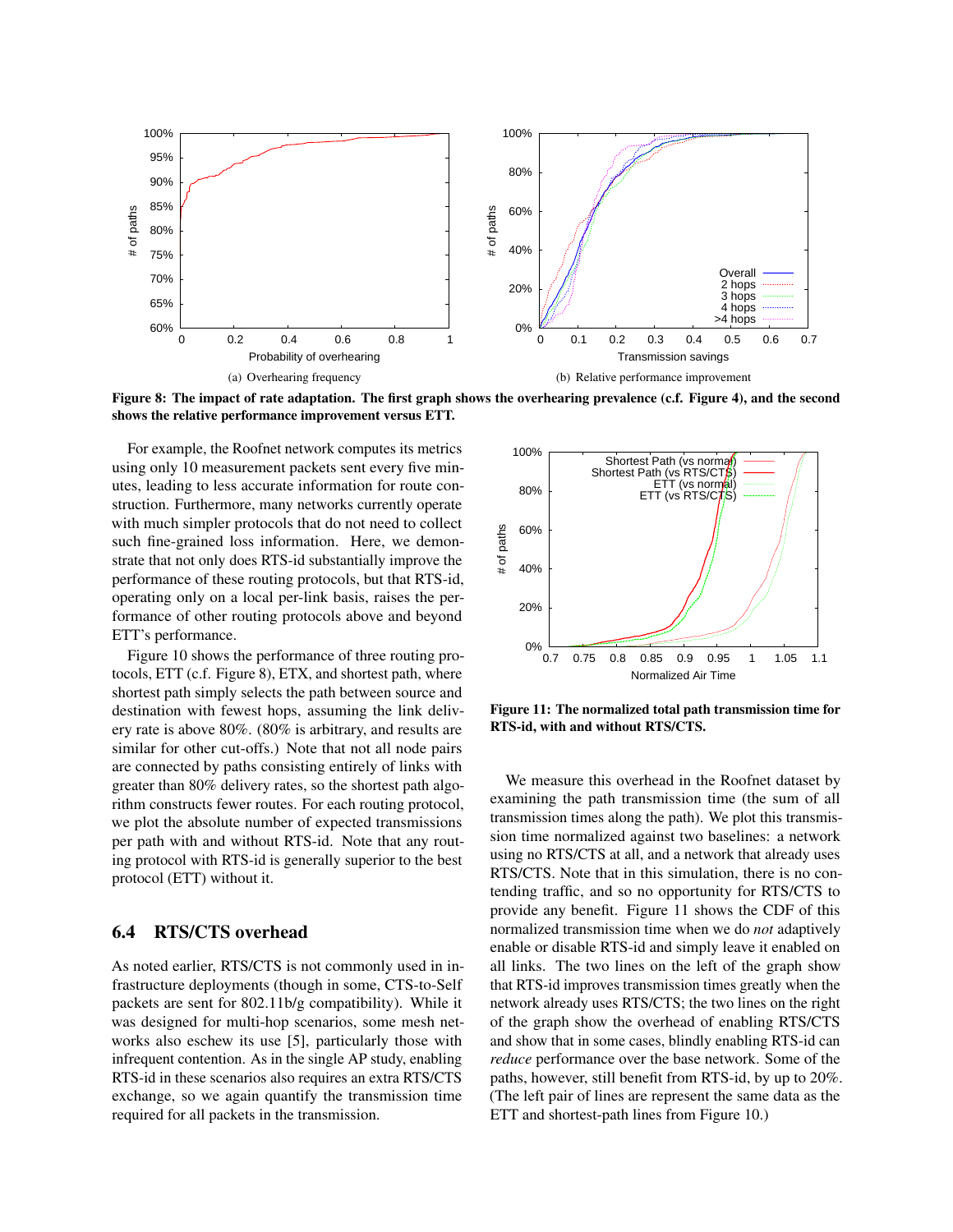

<span id="page-12-2"></span>Figure 12: The normalized air time of adaptive RTS-id vs. a network that does not natively use RTS/CTS.

Adaptively enabling RTS-id as described in Section [3.3](#page-4-4) avoids the slowdown on links where RTS-id does not provide benefits. To evaluate adaptation, we enable RTS-id only for those link-layer senders who benefit in expectation. Figure [12](#page-12-2) shows the fraction of the path transmission time for adaptive RTS-id vs. a network that does not use RTS/CTS at all. The higher overhead of the RTS/CTS exchange means that RTS-id is used on many fewer links than in a network that natively uses RTS/CTS. As a result, its benefits are smaller, but it still provides a 10% reduction in air time for about 5% of the paths, with significantly larger reduction for some paths. Unlike the equivalent lines in Figure [11,](#page-11-2) adaptive RTS-id never *harms* transmission time.

### <span id="page-12-0"></span>7 Security implications

The deployment of RTS-id would have a number of potential security implications.

Confidentiality: RTS-id may permit an attacker to perform a rough "traceback" to the source of a packet via timing analysis that determines if a packet was already present in a node's cache. The effects of such an attack seem minor, as the attacker would already have to be well-placed in order to conduct the inquiry.

Integrity: RTS-id introduces no new attacks against integrity, but the availability attacks discussed below might permit an attacker to prevent legitimate packets from reaching their destination, enhancing the effectiveness of existing spoofing attacks.

Availability: If an attacker knows the hash of the packet it wishes to stop and can generate a packet that collides with this hash, then the attacker can transmit this packet *before* the real packet, causing the attack packet to take the place of the original packet. This attack may require less power than a jamming attack, and the packet loss would not be detected at link layer, but only endto-end. A second attack, with similar effect, is that an attacker can spoof a CTS-ACK response to an RTS-id packet, making the sender believe the packet has been transmitted. All of these attacks require that an attacker be able to transmit packets with very tight timing requirements, which today requires programmable hardware such as the CalRadio. While these attacks are somewhat more effective than jamming, an attacker who can mount them is already well-positioned to jam and snoop.

Per-pair keys could help resist these attacks, but their use would require significant modification to the 802.11 protocol: current encryption mechanisms such as WPA only encrypt the data payload, not the packet header.

### <span id="page-12-1"></span>8 Future work

Our immediate next step is to extend RTS-id to support longer-duration, cross-flow caching. In particular, we would like to integrate Santos and Wetherall-style packet caching with header compression into RTS-id. While existing header compression techniques can compress TCP/IP headers down to a few bytes, they typically rely on tight sender-receiver synchronization; adapting those techniques to the lossy wireless environment poses an interesting challenge. Such extensions could exploit either long-term caching between different flows, or could use small caches to enable efficient simulcast of data over a wireless mesh network without native multicast support.

Our initial evaluation of RTS-id using the Roofnet data leaves several issues unexplored. For instance, how might the performance of RTS-id change in the face of mobility? In particular, the effectiveness of receiver caches may be impacted as the set of overhearing nodes continually changes. Similarly, senders may adjust their transmission power as nodes move, which may increase the need to adaptively enable RTS-id. 802.11 deployments with high levels of mobility, however, may also require higher densities to ensure pervasive connectivity, which could increase overhearing opportunities.

Additionally, our current deployment is restricted to 802.11b. The availability of additional speeds in 802.11g and 802.11a may affect overhearing depending on senders' rate adjustment algorithms. Moreover, it could be possible to improve the performance of rate adaptation algorithms by integrating information from RTS-id. In particular, it may be beneficial to transmit at a lower rate with significantly higher overhearing; conversely, a sender may not want to decrease its send rate even in the face of significant link-layer loss if overhearing is able to compensate for a large enough portion of the losses. We hope to explore these issues with increasing capability and availability of CalRadio.